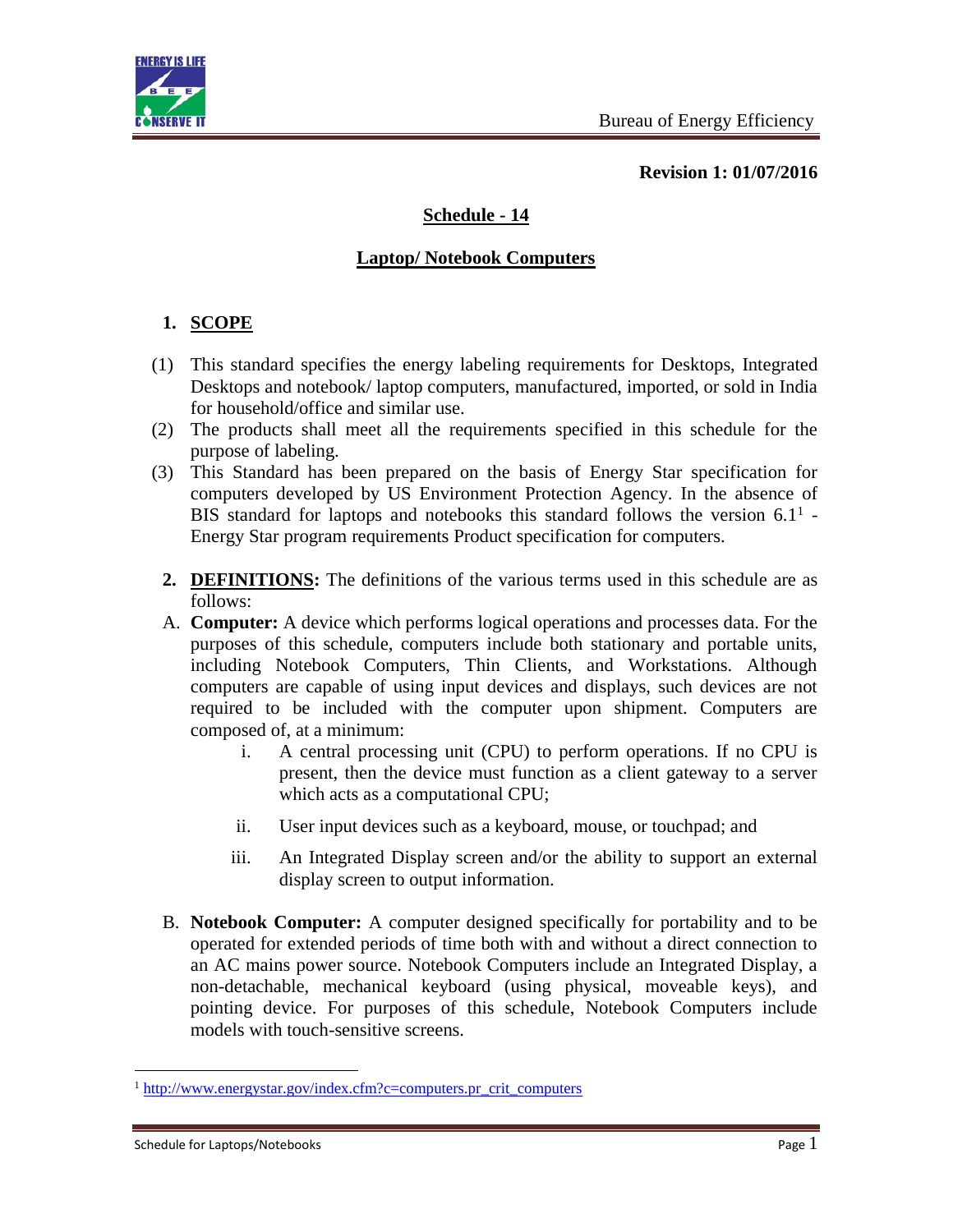

## **C. Components:**

- a. **Computer Display:** A commercially-available product with a display screen and associated electronics, often encased in a single housing, that as its primary function displays visual information from (1) a computer, workstation or server via one or more inputs (e.g., VGA, DVI, HDMI, DisplayPort, IEEE 1394, USB), (2) external storage (e.g., USB flash drive, memory card), or (3) a network connection.
- b. **Graphics Processing Unit (GPU):** An integrated circuit, separate from the CPU, designed to accelerate the rendering of either 2D and/or 3D content to displays. A GPU may be mated with a CPU, on the system board of the computer or elsewhere to offload display capabilities from the CPU.
- c. **Discrete Graphics Processing Unit (dGfx):** A graphics processor with a local memory controller interface and a local, graphics-specific memory.
- d. **Integrated Graphics (iGfx):** A graphics solution that does not contain Discrete Graphics.
- D. **External Power Supply (EPS):** Also referred to as External Power Adapter. An external power supply circuit that is used to convert household electric current into dc current or lower-voltage ac current to operate a consumer product.
- E. **Internal Power Supply:** A component internal to the computer casing and designed to convert ac voltage from the mains to dc voltage(s) for the purpose of powering the computer components. For the purposes of this specification, an internal power supply must be contained within the computer casing but be separate from the main computer board. The power supply must connect to the mains through a single cable with no intermediate circuitry between the power supply and the mains power. In addition, all power connections from the power supply to the computer components, with the exception of a DC connection to a computer display in an Integrated Desktop Computer, shall be internal to the computer casing (i.e., no external cables running from the power supply to the computer or individual components). Internal dc-to-dc converters used to convert a single dc voltage from an external power supply into multiple voltages for use by the computer are not considered internal power supplies.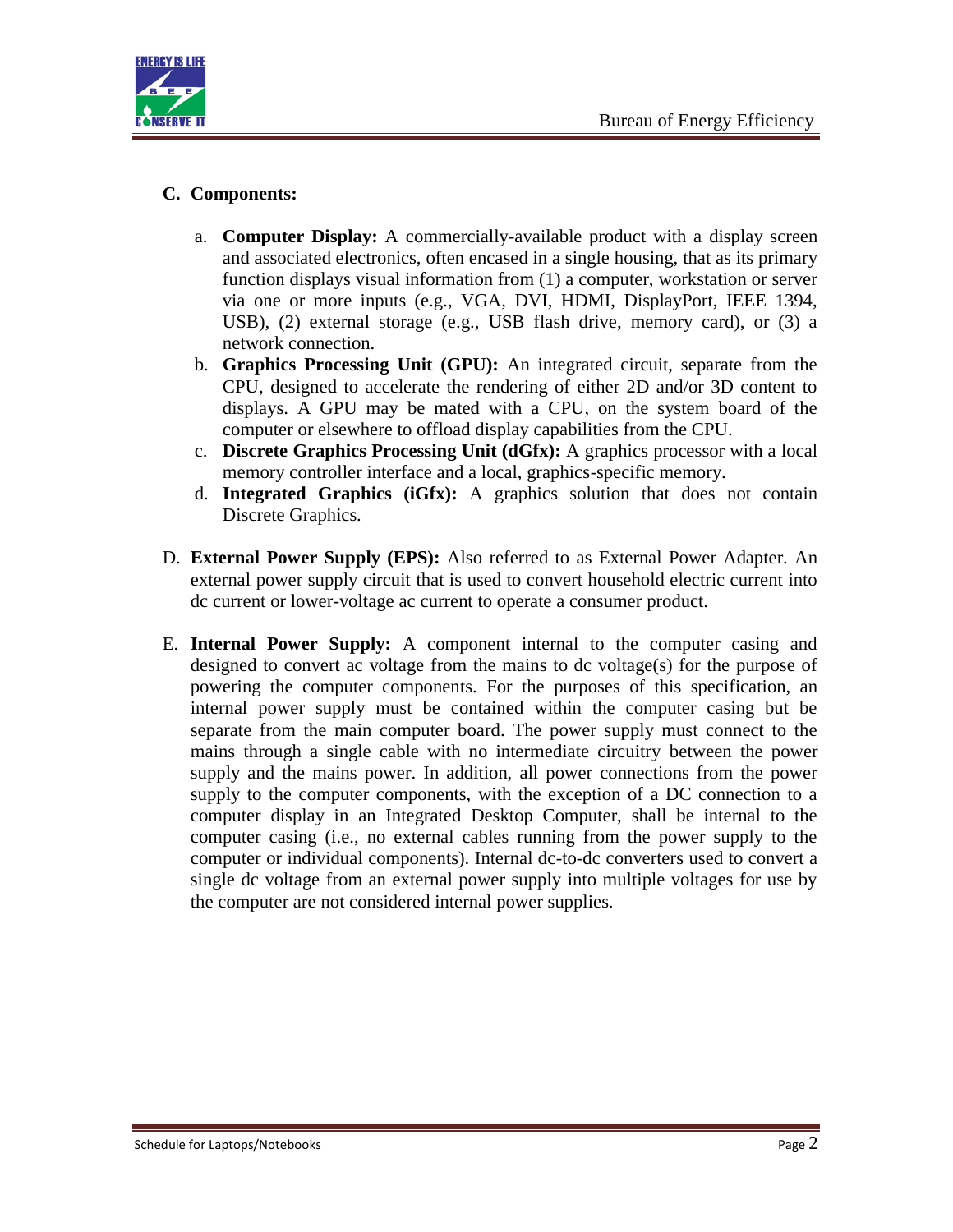

## **3. OPERATIONAL MODES:**

1) Active State: The power state in which the computer is carrying out useful work in response to a) prior or concurrent user input or b) prior or concurrent instruction over the network. Active State includes active processing, seeking data from storage, memory, or cache, including Idle State time while awaiting further user input and before entering low power modes.

2) Idle State: The power state in which the operating system and other software have completed loading, a user profile has been created, activity is limited to those basic applications that the system starts by default, and the computer is not in Sleep Mode. Idle State is composed of two sub-states: Short Idle and Long Idle.

*a) Long Idle:* The mode where the Computer has reached an Idle condition (i.e., 15 minutes after OS boot or after completing an active workload or after resuming from Sleep Mode) and the main Computer Display has entered a low-power state where screen contents cannot be observed (i.e., backlight has been turned off) but remains in the working mode (ACPI G0/S0). If power management features are enabled as-shipped in the scenario described in this definition, such features shall engage prior to evaluation of Long Idle (e.g., display is in a low power state, HDD may have spun-down), but the Computer is prevented from entering Sleep Mode. PLONG\_IDLE represents the average power measured when in the Long Idle Mode.

*b) Short Idle:* The mode where the Computer has reached an Idle condition (i.e., 5 minutes after OS boot or after completing an active workload or after resuming from Sleep Mode), the screen is on, and Long Idle power management features have not engaged (e.g. HDD is spinning and the Computer is prevented from entering sleep mode). PSHORT IDLE represents the average power measured when in the Short Idle mode.

3) Off Mode: The lowest power mode which cannot be switched off (influenced) by the user and that may persist for an indefinite time when the appliance is connected to the main electricity supply and used in accordance with the manufacturer's instructions. For systems where ACPI standards are applicable, Off Mode correlates to ACPI System Level S5 state.

4) Sleep Mode: A low power mode that the computer enters automatically after a period of inactivity or by manual selection. A computer with Sleep capability can quickly "wake" in response to network connections or user interface devices with a latency of less than or equal to 5 seconds from initiation of wake event to system becoming fully usable including rendering of display. For systems where ACPI standards are applicable, Sleep Mode most commonly correlates to ACPI System Level S3 (suspend to RAM) state.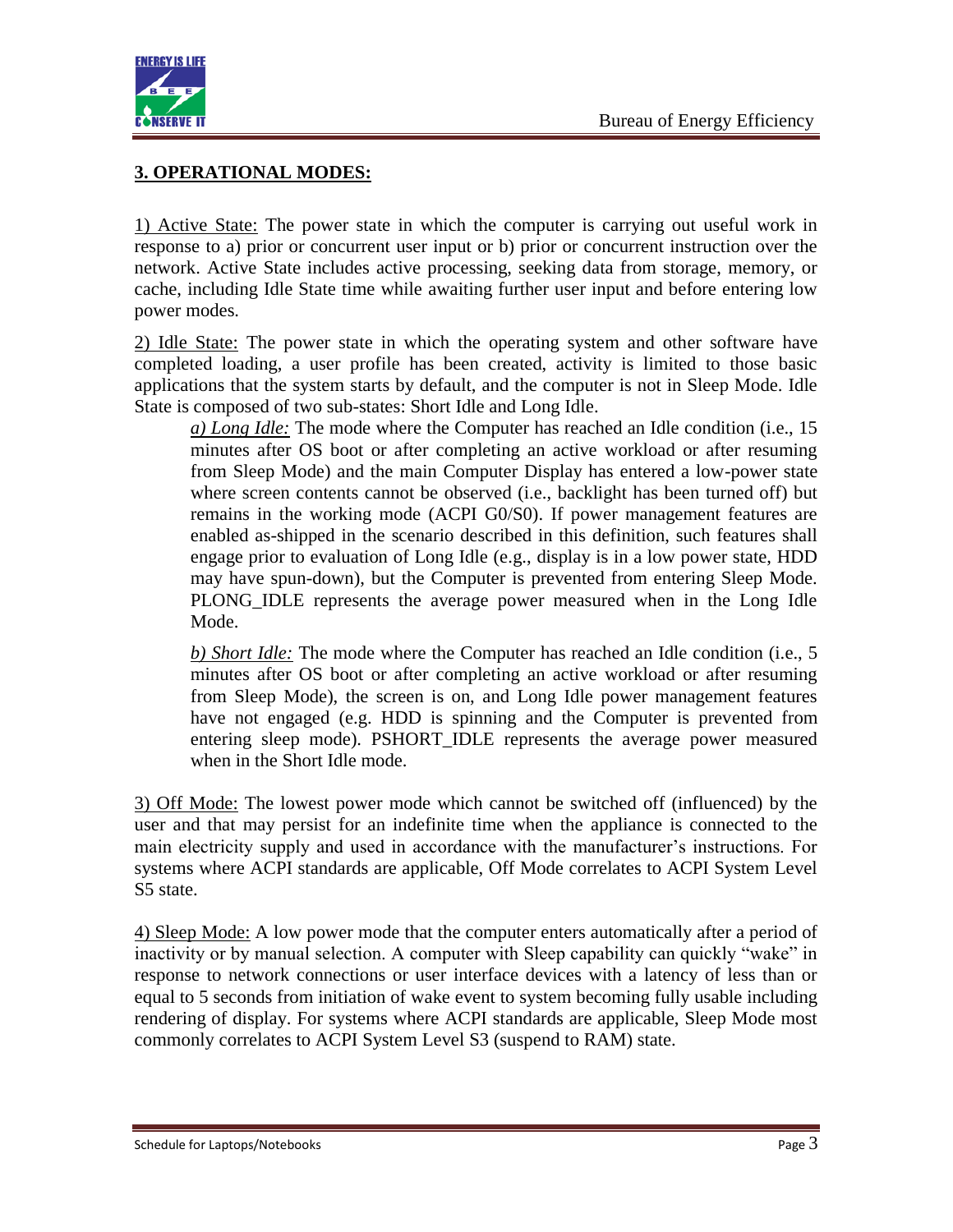

## **4. NETWORKING AND ADDITIONAL CAPABILITIES:**

**A) Additional Internal Storage:** Any and all internal hard disk drives (HDD) or solid state drives (SSD) shipping with a computer beyond the first. This definition does not include external drives.

**B) Energy Efficient Ethernet (EEE):** A technology which enables reduced power consumption of Ethernet interfaces during times of low data throughput. Specified by IEEE 802.3az.

**C) Full Network Connectivity:** The ability of the computer to maintain network presence while in Sleep Mode or an alternative low power mode (LPM) with power less than or equal to 10 watts and intelligently wake when further processing is required (including occasional processing required to maintain network presence). Presence of the computer, its network services and applications, is maintained even though the computer is in a LPM. From the vantage point of the network, a computer with full network connectivity that is in LPM is functionally equivalent to an idle computer with respect to common applications and usage models. Full network connectivity in LPM is not limited to a specific set of protocols but can cover applications installed after initial installation. Also referred to as "network proxy" functionality and as described in the *Ecma-393* standard.

| <b>Base Capability</b>          | To maintain addresses and presence on the<br>network while in LPM, the system handles<br>IPv4 ARP and IPv6 NS/ND.                   |
|---------------------------------|-------------------------------------------------------------------------------------------------------------------------------------|
| <b>Full Capability</b>          | While in LPM, the system supports Base<br>Capability, Remote Wake, and Service<br>Discovery/Name Services.                          |
| <b>Remote Wake</b>              | While in LPM, the system is capable of<br>remotely waking upon request from outside<br>the local network. Includes Base Capability. |
| Service Discovery/Name Services | While in LPM, the system allows for<br>advertising host services and network name.<br>Includes Base Capability.                     |

### **Table 1: Network Proxy**

**D) Network Interface:** The components (hardware and software) whose primary function is to make the computer capable of communicating over one or more network technologies. Examples of Network Interfaces are IEEE 802.3 (Ethernet) and IEEE 802.11 (Wi-Fi).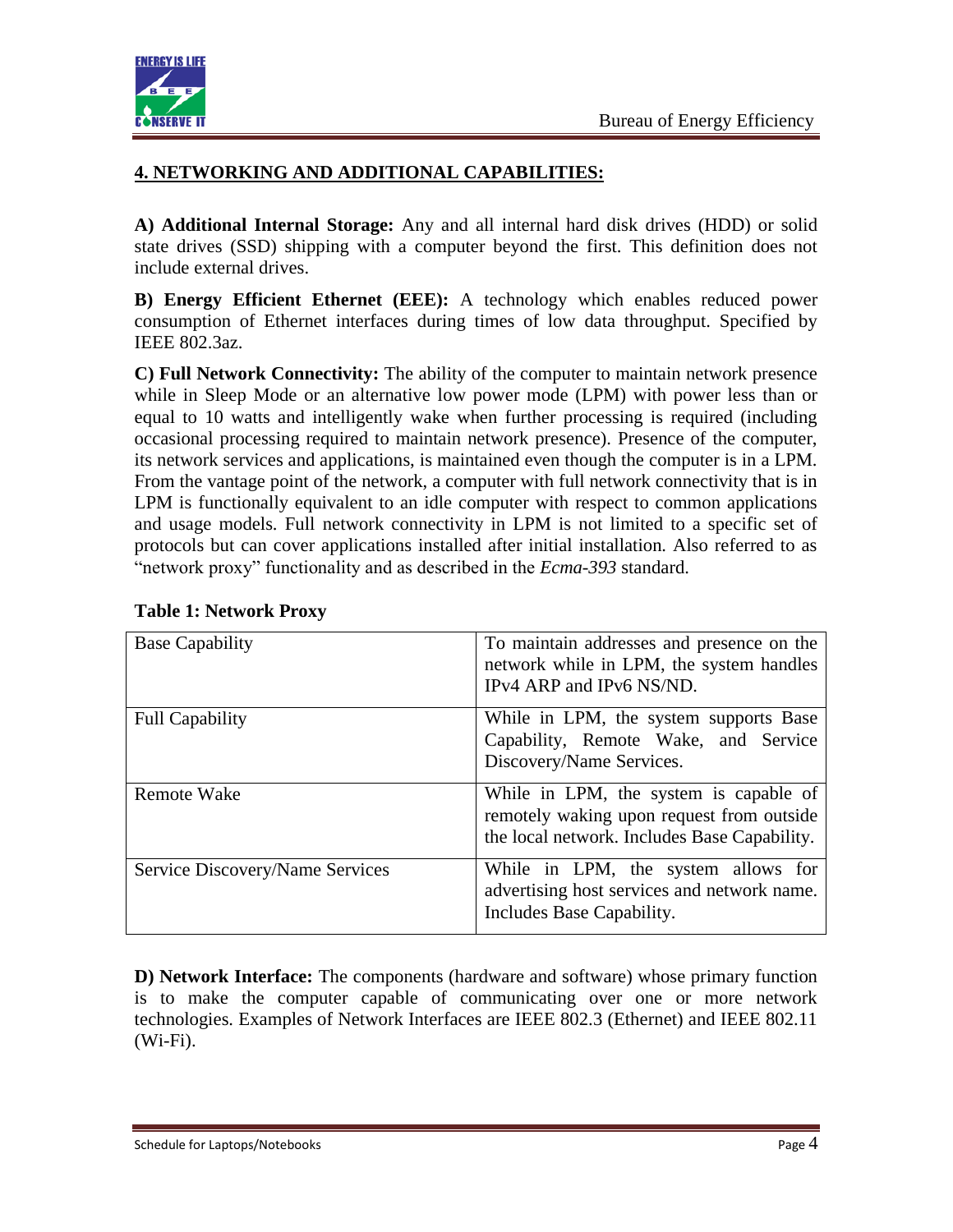

**E) Wake Event:** A user, scheduled, or external event or stimulus that causes the computer to transition from Sleep Mode or Off Mode to an active state of operation. Examples of wake events include, but are not limited to: movement of the mouse, keyboard activity, controller input, real-time clock event, or a button press on the chassis, and in the case of external events, stimulus conveyed via a remote control, network, modem, etc.

**F) Wake On LAN (WOL):** Functionality which allows a computer to transition from Sleep Mode or Off Mode to an Active State of operation when directed by a network Wake Event via Ethernet.

**G) Switchable Graphics**: Functionality that allows Discrete Graphics to be disabled when not required in favor of Integrated Graphics.

*Note:* This functionality allows lower power and lower capability integrated GPUs to render the display while on battery or when the output graphics are not overly complex while then allowing the more power consumptive but more capable discrete GPU to provide rendering capability when the user requires it.

**5. FAMILY OF MODELS:** A group of computers sharing one chassis/motherboard combination that often contains hundreds of possible hardware and software configurations. Product models within a family differ from each other according to one or more characteristics or features that either (1) have no impact on product performance with regard to star label qualification criteria, or (2) are specified herein as acceptable variations within a product family. For Computers, acceptable variations within a product family include:

- a. Color;
- b. Housing; and
- c. Electronic components other than the chassis/motherboard, such as the processor, memory, GPU, etc.

### **6. EXCLUDED PRODUCTS**

The following products are not eligible for qualification under this specification:

- i. Docking Stations;
- ii. Game Consoles;
- iii. E-Readers;
- iv. Handheld gaming devices, typically battery powered and intended for use with an integral display as the primary display;
- v. Mobile Thin Clients not meeting the definition of Notebook Computer;
- vi. Personal Digital Assistant devices (PDAs);
- vii. Point of Sale (POS) products that do not use internal components common to Notebook, Desktop, or Integrated Desktop Computers, including a processor, motherboard, and memory.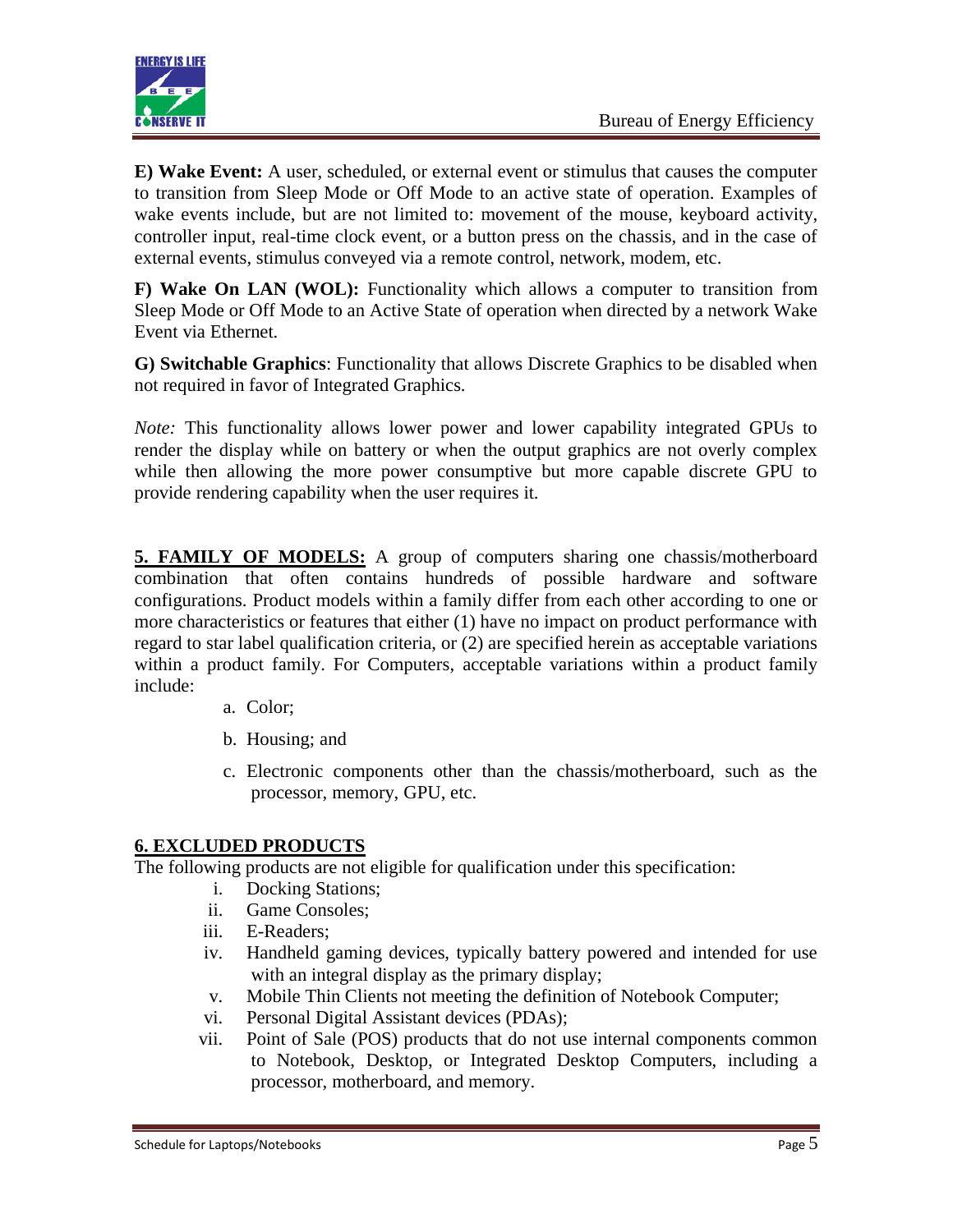

- viii. Small-scale Servers that are marketed and sold for use in data centres;
- ix. Handheld Computers which contain cellular voice capability;
- x. Ultra-thin Clients.

## **7. QUALIFICATION CRITERIA:**

### **7.1 General Requirements**

- Power supply test data and test reports from testing entities recognized by EPA to perform power supply testing shall be accepted for the purpose of certifying the ENERGY STAR product.
- Internal Power Supply (IPS) Requirements: IPSs used in Computers eligible under this specification must meet the following requirements when tested using the *Generalized Internal Power Supply Efficiency Test Protocol, Rev. 6.6* (available at [http://www.plugloadsolutions.com/docs/collatrl/print/Generalized\\_Internal\\_Power\\_](http://www.plugloadsolutions.com/docs/collatrl/print/Generalized_Internal_Power_Supply_Efficiency_Test_Protocol_R6.6.pdf) [Supply\\_Efficiency\\_Test\\_Protocol\\_R6.6.pdf\)](http://www.plugloadsolutions.com/docs/collatrl/print/Generalized_Internal_Power_Supply_Efficiency_Test_Protocol_R6.6.pdf).
	- (i) IPS with maximum rated output power less than 75 watts shall meet minimum efficiency requirements as specified in Table 2.
	- (ii) IPS with maximum rated output power greater than or equal to 75 watts shall meet both minimum efficiency requirements and minimum power factor requirements, as specified in Table 2.

|                           | Tuble 2. Requirements of micrimit Fower buppings |                      |  |  |  |  |  |  |
|---------------------------|--------------------------------------------------|----------------------|--|--|--|--|--|--|
| <b>Loading Conditions</b> | Minimum Efficiency                               | Minimum Power Factor |  |  |  |  |  |  |
| (Percentage of Nameplate) |                                                  |                      |  |  |  |  |  |  |
| output current)           |                                                  |                      |  |  |  |  |  |  |
| 20%                       | 0.82                                             |                      |  |  |  |  |  |  |
| 50%                       | 0.85                                             |                      |  |  |  |  |  |  |
| 100%                      | 0.82                                             | 0.90                 |  |  |  |  |  |  |

#### **Table 2: Requirements of Internal Power Supplies**

 External Power Supply (EPS) Requirements: Single- and Multiple-voltage EPSs shall meet the Level V or greater performance requirements under the International Efficiency Marking Protocol when tested according to the Uniform Test Method for Measuring the Energy Consumption of External Power Supplies, Appendix Z to 10 CFR Part 430.

i. Single-voltage EPSs shall include the Level V (or greater) marking.

ii. Additional information on the Marking Protocol is available at [www.energystar.gov/powersupplies.](http://www.energystar.gov/powersupplies)

### **7.2 Power Management Requirements**

Products shall include power management features in their "as-shipped" condition as specified in Table 2, subject to the following conditions:

 For Thin Clients, the Wake-on-LAN (WOL) requirement shall apply for products designed to receive software updates from a centrally managed network while in Sleep Mode or in Off Mode. Thin Clients whose standard software upgrade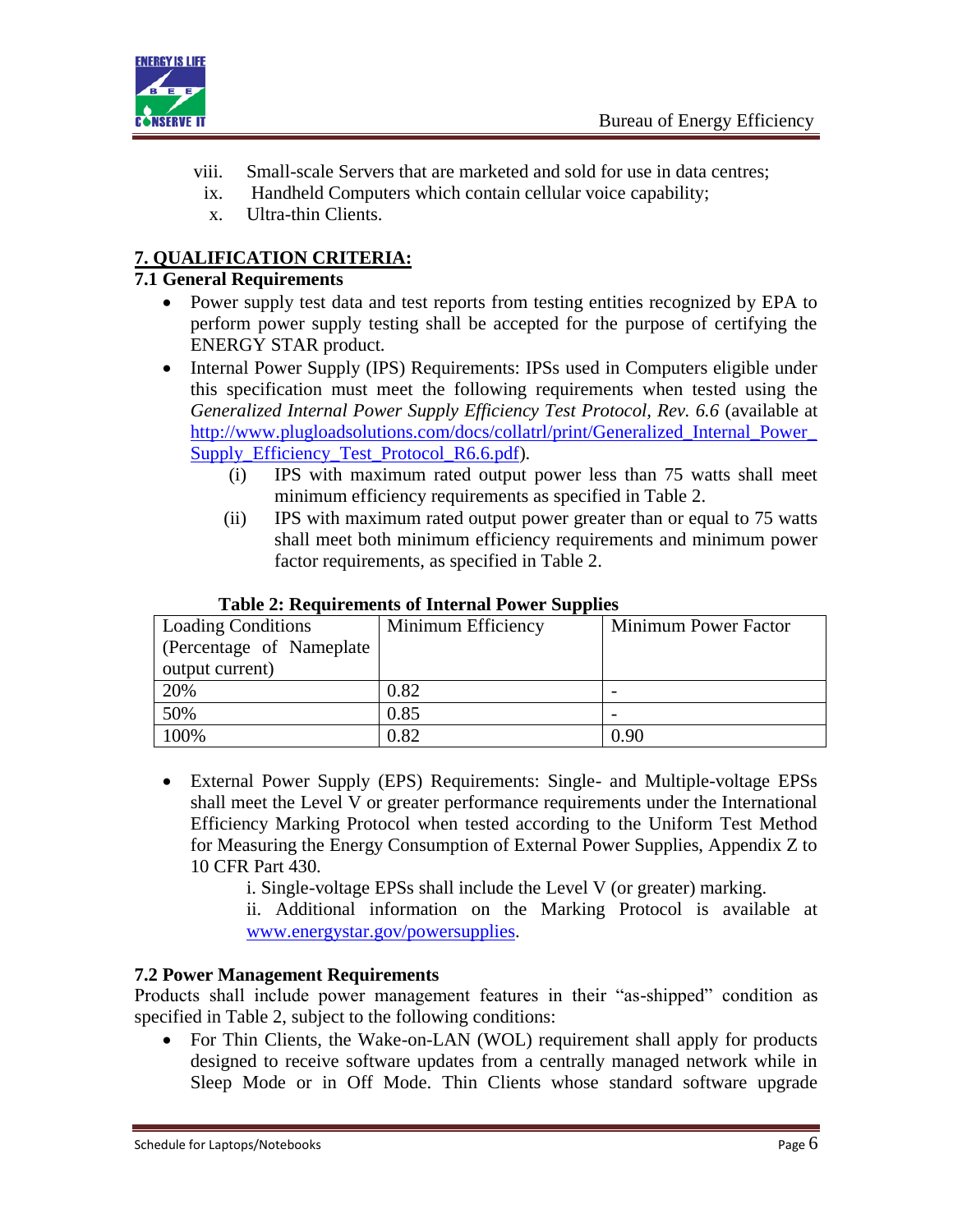

framework does not require off-hours scheduling are exempt from the WOL requirement.

- For Notebooks, WOL may be automatically disabled when the product is disconnected from ac mains power.
- For all products with WOL, directed packet filters shall be enabled and set to an industry standard default configuration.
- Products that do not support Sleep Mode by default are only subject to the Display Sleep Mode requirement.

| Mode or<br>Mode<br><b>Transition</b>               | Requirement                                                                                                                                                                                                                                                                                                                                                                                                                                                                                                                    | Desktops | ntegrated Desktops | Portable All-In-Ones | Notebooks | Small-scale Servers | Slates/Tablets | Thin Clients | Norkstations |
|----------------------------------------------------|--------------------------------------------------------------------------------------------------------------------------------------------------------------------------------------------------------------------------------------------------------------------------------------------------------------------------------------------------------------------------------------------------------------------------------------------------------------------------------------------------------------------------------|----------|--------------------|----------------------|-----------|---------------------|----------------|--------------|--------------|
| <b>System</b><br><b>Sleep</b><br>Mode <sup>'</sup> | (1) Sleep Mode shall be set to<br>activate after no more than 30<br>minutes of user inactivity.<br>(2) The speed of any active 1 Gb/s<br>Ethernet network links shall be<br>reduced when transitioning to Sleep<br>Mode or Off Mode.                                                                                                                                                                                                                                                                                           | Yes      | Yes                | Yes                  | Yes       | No                  | <b>N/A</b>     | Yes          | Yes          |
| <b>Display</b><br>Sleep<br>Mode                    | (1) Display Sleep Mode shall be set to<br>activate after no more than 15<br>minutes of user inactivity.                                                                                                                                                                                                                                                                                                                                                                                                                        | Yes      | Yes                | Yes                  | Yes       | Yes                 | Yes            | Yes          | Yes          |
| Wake on<br><b>LAN</b><br>(WOL)                     | (1) Computers with Ethernet<br>capability shall provide users with an<br>option to enable and disable WOL for<br>Sleep Mode.<br>(2) Computers with Ethernet<br>capability that are shipped through<br>enterprise channels shall either:<br>(a) be shipped with WOL enabled<br>by default for Sleep Mode, when the<br>computer is operating on ac mains<br>power; or<br>(b) provide users with the ability to<br>enable WOL that is accessible from<br>both the client operating system<br>user interface and over the network. | Yes      | Yes                | Yes                  | Yes       | <b>Yes</b>          | N/A            | Yes          | Yes          |
| Wake<br>Manage-<br>ment                            | (1) Computers with Ethernet<br>capability that are shipped through<br>enterprise channels shall:<br>(a) be capable of both remote (via<br>network) and scheduled (via real-<br>time clock) wake events from Sleep<br>Mode, and<br>(b) provide clients with the ability to<br>centrally manage (via vendor tools)<br>any wake management settings that<br>are configured through hardware<br>settings if the manufacturer has<br>control over such features.                                                                    | Yes      | Yes                | Yes                  | Yes       | Yes                 | N/A            | Yes          | Yes          |

**Table 3: Power Management Requirements**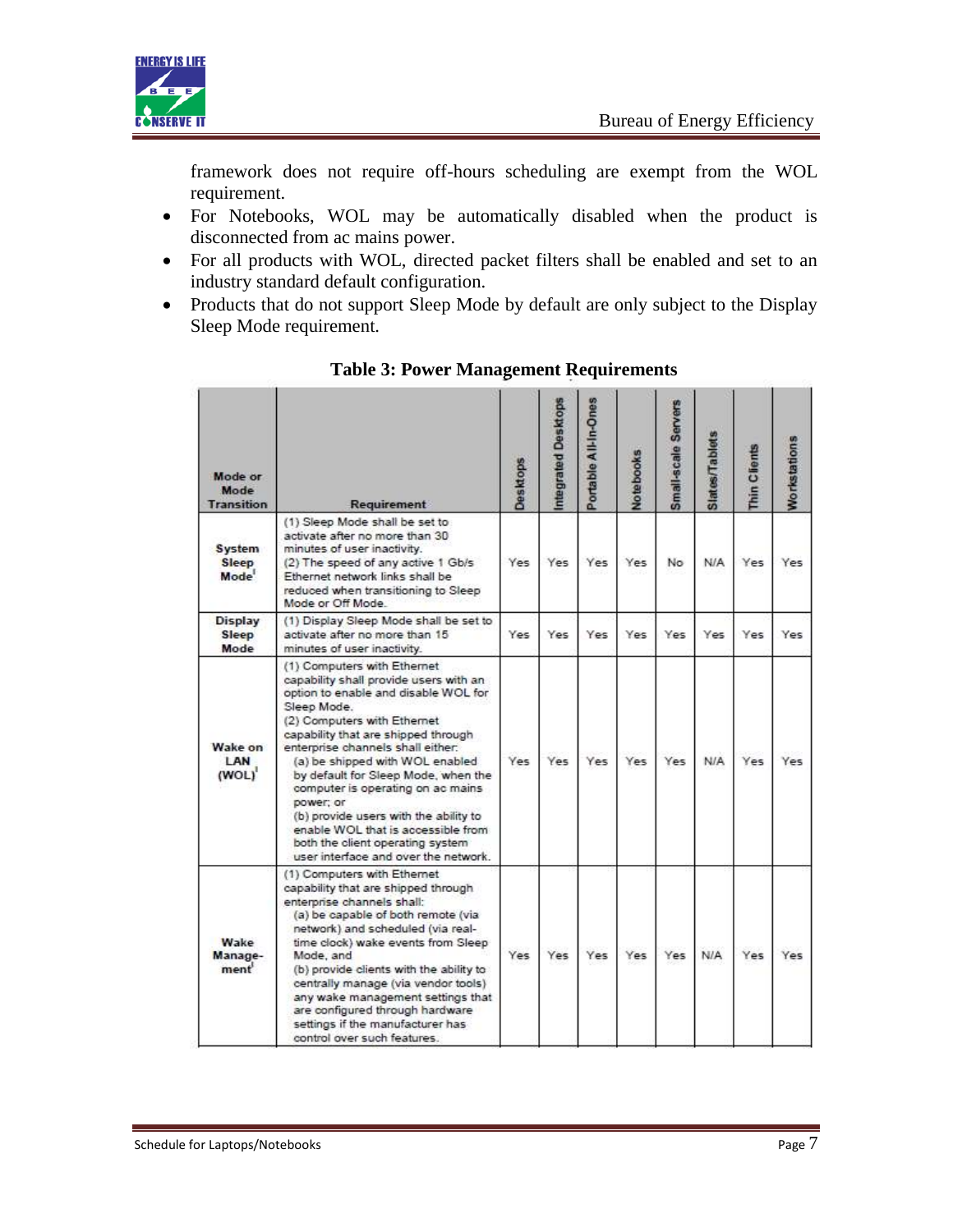

<sup>i</sup> Where Sleep Mode is supported by the UUT by default and Sleep Mode power is used as part of the TEC equation for qualification.

## **7.3 User Information Requirements**

- a) Products shall be shipped with informational materials to notify customers of the following:
	- i. A description of power management settings that have been enabled by default,
	- ii. A description of the timing settings for various power management features, and
	- iii. Instructions for properly waking the product from Sleep Mode.
- b) Products shall be shipped with one or more of the following:
	- i. A list of default power management settings.
	- ii. A note stating that default power management settings have been selected for compliance with ENERGY STAR (within 15 min of user inactivity for the display, within 30 min for the computer, if applicable per Table 3), and are recommended by the ENERGY STAR program for optimal energy savings.
	- iii. Information about ENERGY STAR and the benefits of power management, to be located at or near the beginning of the hard copy or electronic user manual, or in a package or box insert.
- c) Provisions a) and b) may be met through use of either electronic or printed product documentation, provided it adheres to all of the following:
	- i. Documentation is shipped with the product (e.g., in a printed manual or insert, on included optical media, in a file installed with the software load shipped to the customer) or available electronically on the manufacturer's website. In the latter case, instructions for accessing the information on the website shall be provided in the product package or on the Desktop or home screen; and
	- ii. Documentation is included either (A) only with ENERGY STAR certified Computers; or (B) as part of the standard documentation if and only if accompanied by EPA-approved customer guidance on how to identify if their computer configuration is ENERGY STAR certified.

### **7.4 Requirements for Notebook Computers**

Calculated Typical Energy Consumption (E<sub>TEC</sub>) for Notebook Computers per Equation 1 shall be less than or equal to the maximum TEC requirement ( $E_{TEC MAX}$ ) per Equation 2, subject to the following requirements:

i. The Additional Internal Storage adder allowance ( $TEC<sub>STORAGE</sub>$ ) shall be applied if there are more than one internal storage devices present in the product, in which case it shall only be applied once.

ii. The Integrated Display adder allowance (TEC<sub>INT\_DISPLAY</sub>) applies only for Integrated Desktops and Notebooks and may be applied for each display. For Enhanced-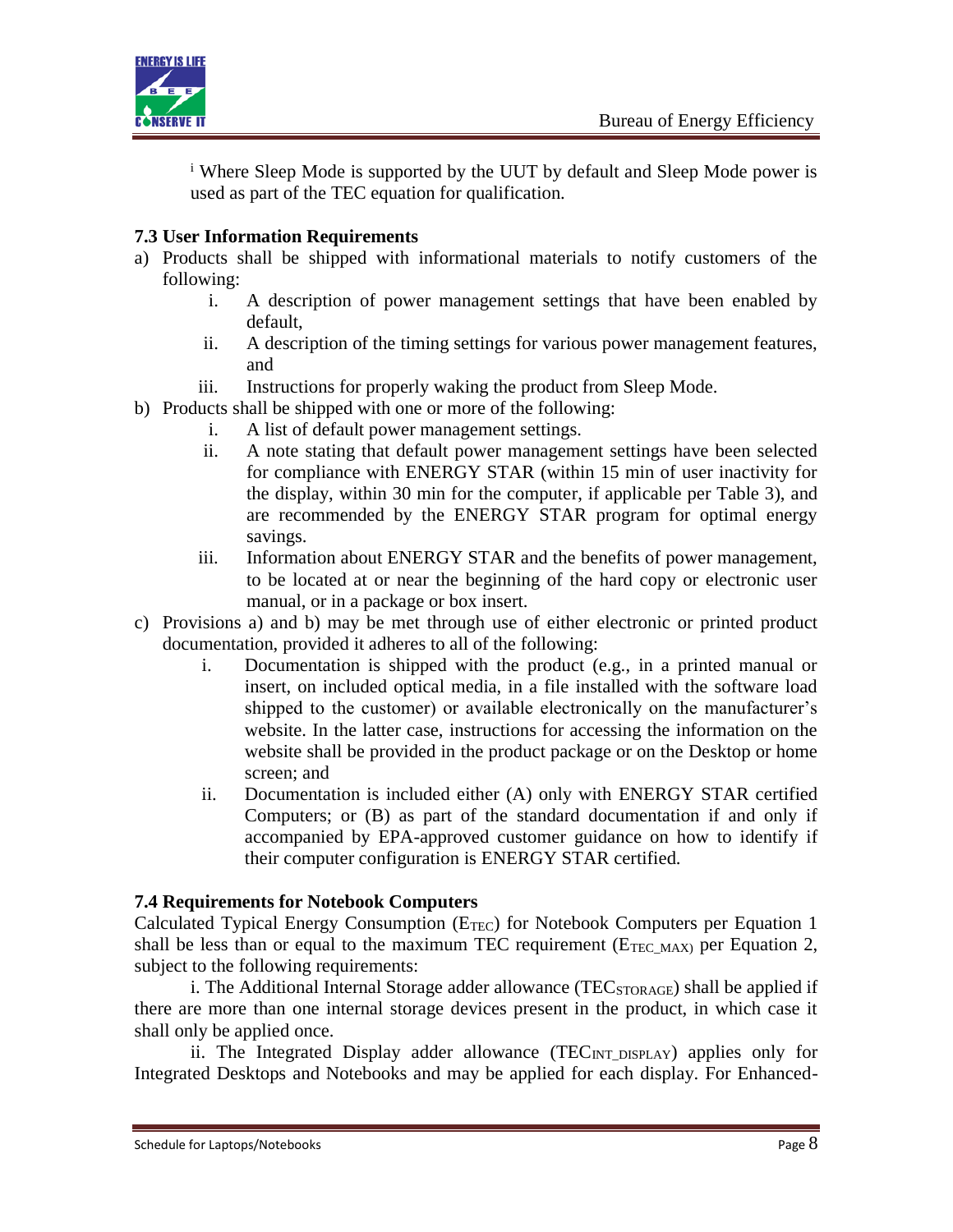

performance Integrated Displays, the adder is calculated as presented in Table 7 and Equation 3.

iii. For a product to qualify for the Full Network Connectivity mode weightings, the following criteria shall be satisfied:

- Products shall meet a non-proprietary Full Network Connectivity standard such as ECMA 393 or another standard that has been approved by EPA as meeting the goals of ENERGY STAR. Such approval must be in place prior to submittal of product data for qualification.
- Products shall have the applied level of functionality enabled and configured by default upon shipment. If Full Network Connectivity features are not enabled by default, the system shall be tested and reported with Conventional TEC weightings.
- Products shall be capable of Sleep Mode or alternative low power modes with power less than or equal to 10 watts.

**Note**: Full Network Connectivity is a manufacturer-reported parameter. On Mac computers, "Wake for network access" enabled within the Energy Saver/Power Adapter Preferences signifies Base Capability or better. On Windows computers, "ARP Offload" or "NS Offload" or similar enabled within the Advanced Properties of the Network Interface Card (accessed through the Device Manager) signifies Base Capability or better. For systems with a dual Network Interface Card (NIC) configuration, only one NIC configuration needs to comply. The manufacturer can provide further guidance on how to confirm Proxy Support.

- For Notebooks that use an alternative low power mode in place of System Sleep Mode, power in Long Idle  $(P_{LONG DLE})$  may be used in place of power in Sleep (PSLEEP) in Equation 1 if the alternative low power mode is less than or equal to 10 watts. In such instances,  $(P_{SLEEP} \ X \ T_{SLEEP})$ , is replaced by  $(P_{LONG\_IDE} \ X$ TLONG\_IDLE); Equation 1 remains otherwise unchanged.
- Notebooks with switchable graphics may not apply the Discrete Graphics allowance, TECGRAPHICS, from Table 7 in Equation 2. However, for Desktop and Integrated Desktop systems providing Switchable Graphics and enabling it by default, an allowance equal to 50% of the G1 graphics allowance for the platform type (Desktop or Integrated Desktop) may be applied. The switchable graphics incentive only applies to automated switching that is enabled by default. This capability is manufacturer-declared.

Equation 1: TEC Calculations ( $E_{TEC}$ ) for Desktop, Integrated Desktop, Thin client and Notebook Computers

$$
E_{TEC} = \frac{8760}{1000} \times (P_{OFF} \times T_{OFF} + P_{SLEEP} \times T_{SLEEP} + P_{Long\_IDLE} \times T_{Long\_IDLE} + P_{SHORT\_IDLE} \times T_{SHORT\_IDLE})
$$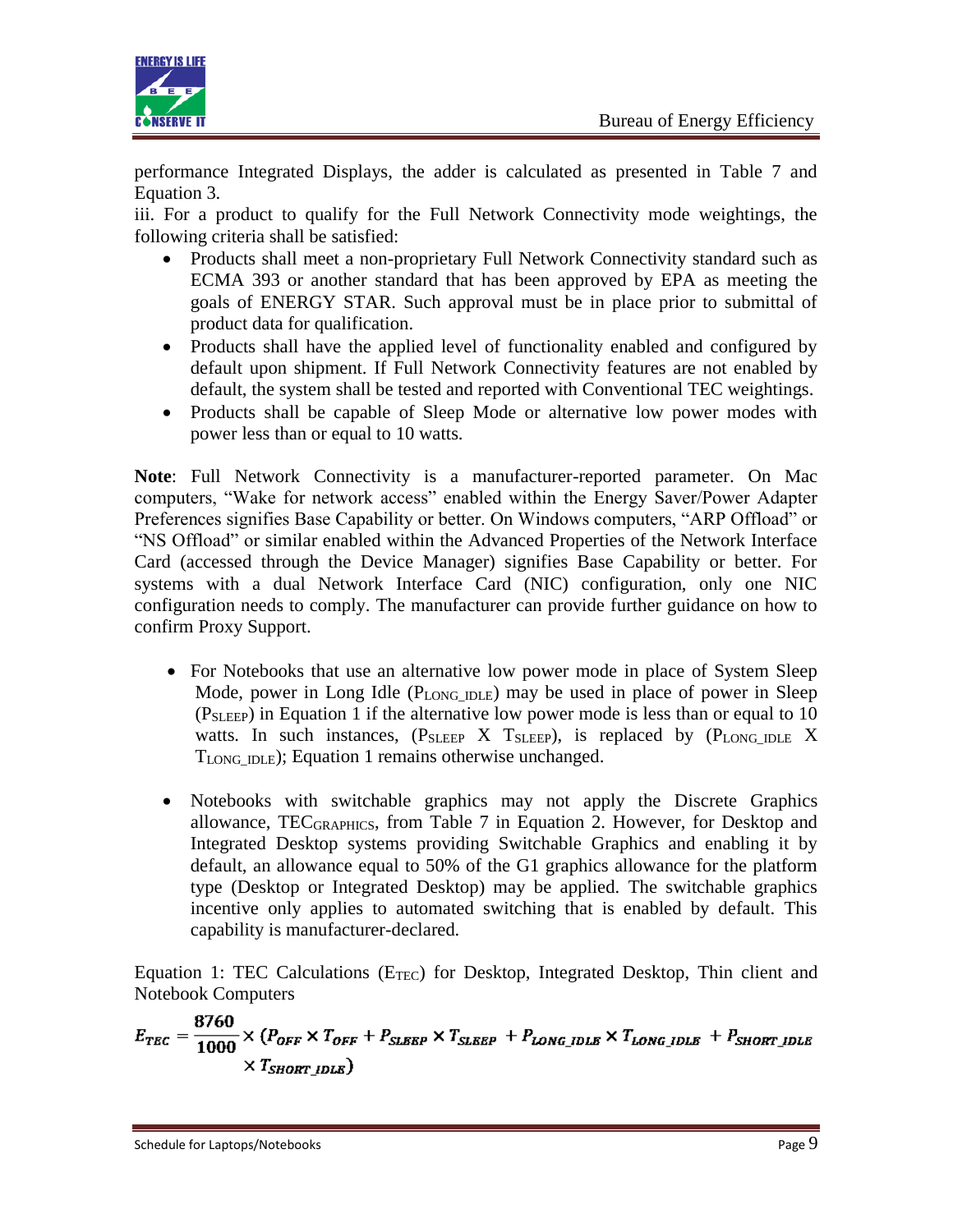

Where:

- $P_{OFF}$  = Measured power consumption in Off Mode (W);
- $P_{SLEEP}$  = Measured power consumption in Sleep Mode (W);
- P<sub>LONG</sub>  $_{\text{DLE}}$  = Measured power consumption in Long Idle Mode (W);
- $P_{SHORTIDLE}$  = Measured power consumption in Short Idle Mode (W); and
- TOFF, TSLEEP, TLONG\_IDLE, and TSHORT\_IDLE are mode weightings as specified in Table 4 (for Notebooks).

|                                 |                     | <b>Full Network Connectivity</b>                       |     |                                                                        |                           |  |  |
|---------------------------------|---------------------|--------------------------------------------------------|-----|------------------------------------------------------------------------|---------------------------|--|--|
| <b>Mode</b><br><b>Weighting</b> | <b>Conventional</b> | <b>Base</b><br><b>Capability</b><br><b>Remote Wake</b> |     | <b>Service</b><br><b>Discovery /</b><br><b>Name</b><br><b>Services</b> | Full<br><b>Capability</b> |  |  |
| $\mathsf{T}_{\mathsf{OFF}}$     | 25%                 | 25%                                                    | 25% | 25%                                                                    | 25%                       |  |  |
| ${\mathsf T}_{\textbf{SLEEP}}$  | 35%                 | 39%                                                    | 41% | 43%                                                                    | 45%                       |  |  |
| T <sub>LONG_IDLE</sub>          | 10%                 | 8%                                                     | 7%  | 6%                                                                     | 5%                        |  |  |
| <b>SHORT IDLE</b>               | 30%                 | 28%                                                    | 27% | 26%                                                                    | 25%                       |  |  |

### Table 4: Mode Weightings for Notebook Computers

### **Equation 2: ETEC\_MAX Calculation for Desktop, Integrated Desktop, and Notebook Computers**

 $E_{TEC,MAX} = (1 + ALLOWANCE_{PSU}) \times (TEC_{BASE} + TEC_{MEMORT} + TEC_{GRAPHICS} + TEC_{STORAGE} +$  $TEC_{\textit{INT-DISPLAY}} + TEC_{\textit{SWTCHABLE}} + TEC_{\textit{EEE}})$ 

Where:

- ALLOWANCE<sub>PSU</sub> is an allowance provided to power supplies that meet the optional more stringent efficiency levels specified in Table 5; power supplies that do not meet the requirements receive an allowance of 0;
- *TEC<sub>BASE</sub>* is the Base allowance specified in Table 6; and,
- *TEC<sub>GRAPHICS</sub>* is the discrete graphics allowance as specified in Table 7, with the exception of systems with integrated graphics, which do not receive an allowance, or Desktops and Integrated Desktops with switchable graphics enabled by default, which receive an allowance through TEC<sub>SWITCHABLE</sub>; and
- TECMEMORY, TECSTORAGE, TECINT\_DISPLAY, TECSWITCHABLE, and TECEEE are adder allowances as specified in Table 7.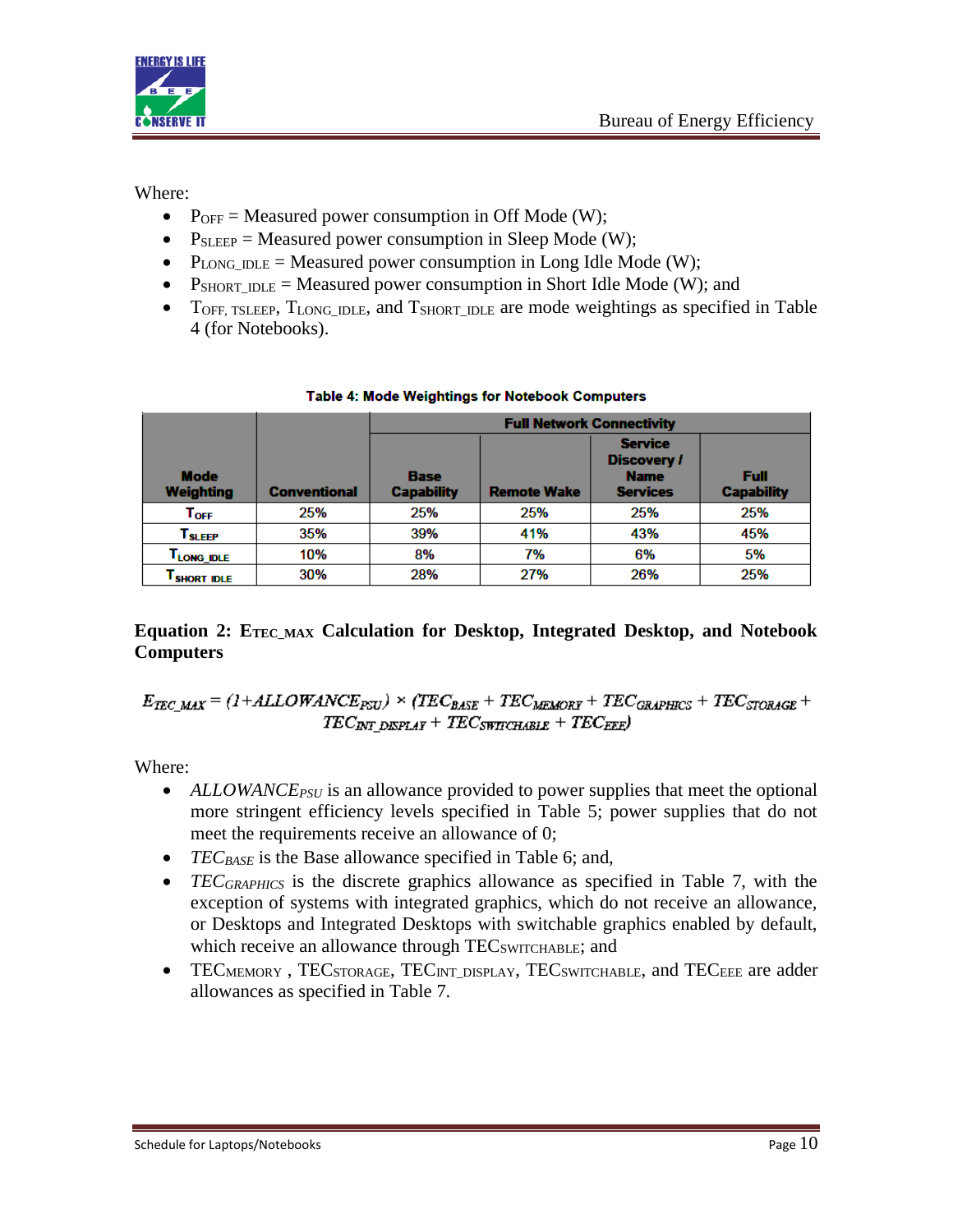

| <b>Power</b><br><b>Supply</b> | Computer        | Minimum Efficiency at Specified<br><b>Proportion of Rated Output</b><br>Current" |      |      | <b>Minimum</b><br>Average |                           |                                |
|-------------------------------|-----------------|----------------------------------------------------------------------------------|------|------|---------------------------|---------------------------|--------------------------------|
| <b>Type</b>                   | <b>Type</b>     | 10%                                                                              | 20%  | 50%  | 100%                      | Efficiency <sup>III</sup> | <b>Allowance<sub>PSU</sub></b> |
|                               | <b>Desktop</b>  | 0.81                                                                             | 0.85 | 0.88 | 0.85                      |                           | 0.015                          |
| <b>IPS</b>                    |                 | 0.84                                                                             | 0.87 | 0.90 | 0.87                      |                           | 0.03                           |
|                               | Integrated      | 0.81                                                                             | 0.85 | 0.88 | 0.85                      |                           | 0.015                          |
|                               | <b>Desktop</b>  | 0.84                                                                             | 0.87 | 0.90 | 0.87                      |                           | 0.04                           |
|                               | <b>Notebook</b> | 0.83                                                                             |      |      |                           | 0.88                      | 0.015                          |
| <b>EPS</b>                    | or Desktop      | 0.84                                                                             |      |      |                           | 0.89                      | 0.03                           |
|                               | Integrated      | 0.83                                                                             |      |      |                           | 0.88                      | 0.015                          |
|                               | <b>Desktop</b>  | 0.84                                                                             |      |      |                           | 0.89                      | 0.04                           |

#### Table 5: Power Supply Efficiency Allowance

Table 6: Base TEC (TECBASE) Allowances

|                         |                                                 | Desktop or                                                                     | <b>Integrated Desktop</b> | <b>Notebook</b>                             |                                 |
|-------------------------|-------------------------------------------------|--------------------------------------------------------------------------------|---------------------------|---------------------------------------------|---------------------------------|
| Category<br><b>Name</b> | <b>Graphics</b><br>Capability <sup>iv</sup>     | <b>Performance</b><br><b>Base</b><br>Score, P <sup>v</sup><br><b>Allowance</b> |                           | <b>Performance</b><br>Score, P <sup>v</sup> | <b>Base</b><br><b>Allowance</b> |
| $\mathbf{0}$            | <b>Anv</b><br><b>Graphics</b><br>$dGfx \leq G7$ | $P \leq 3$                                                                     | 69.0                      | $P \leq 2$                                  | 14.0                            |
| 11                      | Integrated or                                   | $3 < P \leq 6$                                                                 | 112.0                     | $2 < P \le 5.2$                             | 22.0                            |
| 12 <sup>2</sup>         | <b>Switchable</b>                               | $6 < P \le 7$                                                                  | 120.0                     | $5.2 < P \leq 8$                            | 24.0                            |
| 13                      | <b>Graphics</b>                                 | P > 7                                                                          | 135.0                     | P > 8                                       | 28.0                            |
| D <sub>1</sub>          | <b>Discrete</b>                                 | $3 < P \leq 9$                                                                 | 115.0                     | $2 < P \leq 9$                              | 16.0                            |
| D <sub>2</sub>          | <b>Graphics</b><br>$dGfx \leq G7$               | P > 9                                                                          | 135.0                     | P > 9                                       | 18.0                            |

ii EPSs shall meet the specified requirements when tested using the Uniform Test Method for Measuring the Energy Consumption of External Power Supplies, Appendix Z to 10 CFR Part 430. IPSs shall meet the specified requirements when tested using the EPRI 306 Generalized Internal Power Supply Efficiency Test Protocol, Rev. 6.6.

iii Average efficiency is the arithmetic mean of efficiencies tested at 25%, 50%, 75%, and 100% of rated output current. EPSs shall meet the specified requirements when tested using the Uniform Test Method for Measuring the Energy Consumption of External Power Supplies, Appendix Z to 10 CFR Part 430.

<sup>iv</sup> Discrete Graphics capability is categorized based on frame buffer bandwidth, as shown in Table 7.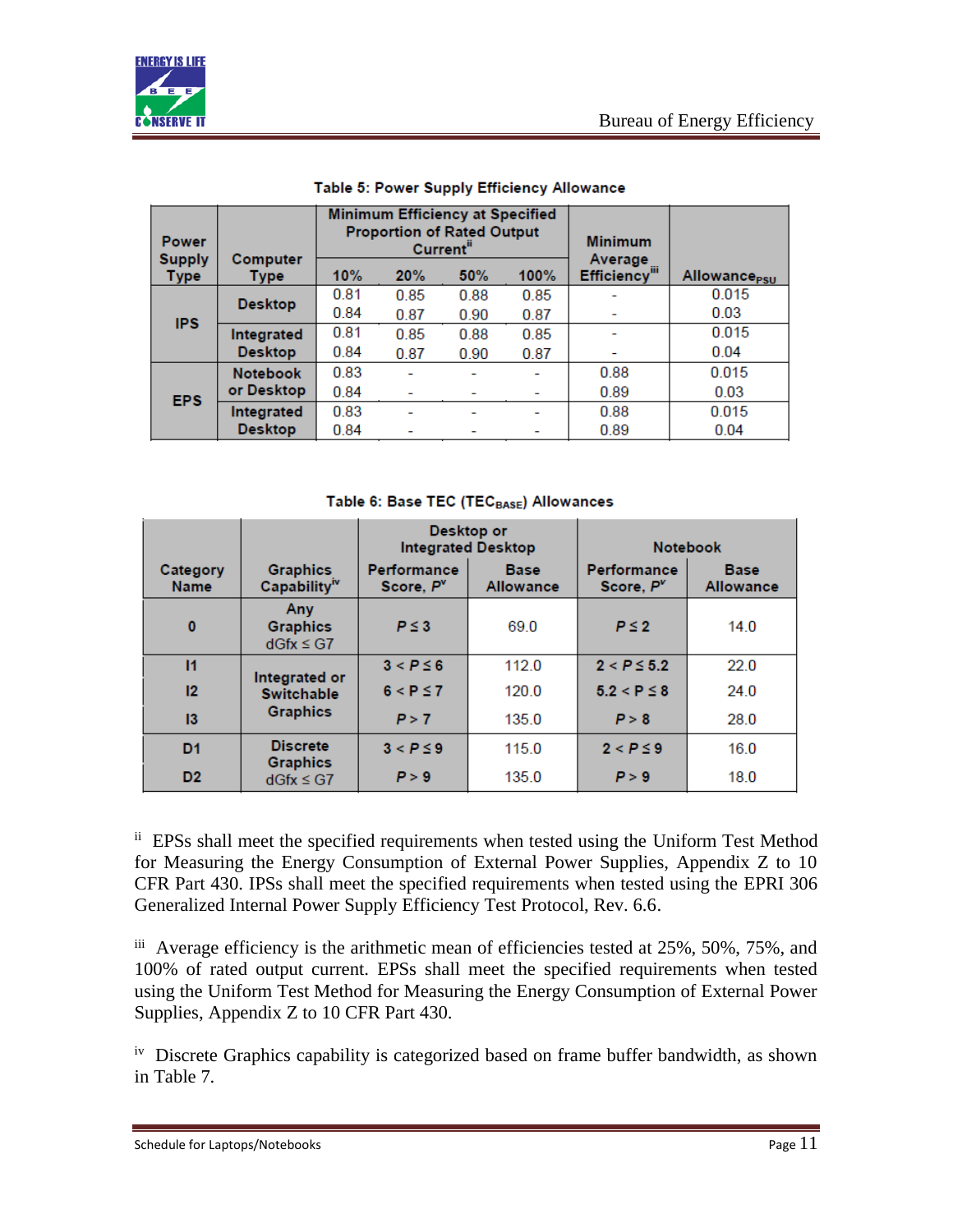

 $V \ P = [\# \text{ of CPU cores}] \times [CPU clock speed (GHz)]$ , where # of cores represents the number of physical CPU cores and CPU clock speed represents the Max TDP core frequency, not the turbo boost frequency.

|                                                                                                                      |                                                                                                                                                | <b>Function</b>                             | <b>Desktop</b>                                        | Integrated<br><b>Desktop</b>                       | Notebook |  |
|----------------------------------------------------------------------------------------------------------------------|------------------------------------------------------------------------------------------------------------------------------------------------|---------------------------------------------|-------------------------------------------------------|----------------------------------------------------|----------|--|
| TEC <sub>MEMORY</sub> (kWh) <sup>VI</sup>                                                                            |                                                                                                                                                | 0.8                                         |                                                       |                                                    |          |  |
|                                                                                                                      |                                                                                                                                                | G <sub>1</sub><br>$(FB_BW \leq 16)$         |                                                       | 36                                                 | 14       |  |
|                                                                                                                      |                                                                                                                                                | G2<br>$(16 <$ FB BW $\leq$ 32)              |                                                       | 51                                                 | 20       |  |
|                                                                                                                      |                                                                                                                                                | G <sub>3</sub><br>$(32 <$ FB_BW $\leq 64)$  |                                                       | 64                                                 | 26       |  |
| <b>Graphics Category<sup>vill</sup></b><br><b>TEC</b> GRAPHICS<br>$(kWh)^{VII}$                                      |                                                                                                                                                | G <sub>4</sub><br>$(64 <$ FB BW $\leq 96)$  | 83                                                    |                                                    | 32       |  |
|                                                                                                                      |                                                                                                                                                | G <sub>5</sub><br>$(96 <$ FB_BW $\leq 128)$ | 105                                                   |                                                    | 42       |  |
|                                                                                                                      | G <sub>6</sub><br>(FB BW > 128)<br><b>Frame Buffer Data</b><br>Width < $192 \text{ bits}$ )<br>G7<br>(FB BW > 128)<br><b>Frame Buffer Data</b> |                                             | 115                                                   | 48                                                 |          |  |
|                                                                                                                      |                                                                                                                                                | Width $\geq$ 192 bits                       | 130                                                   |                                                    | 60       |  |
|                                                                                                                      |                                                                                                                                                | TEC SWITCHABLE (KWh) <sup>IX</sup>          | $0.5 \times G1$                                       |                                                    | N/A      |  |
| TEC <sub>EEE</sub> (kWh) $^{x}$<br>TEC <sub>STORAGE</sub> (kWh) <sup>Xi</sup><br>TECINT_DISPLAY (kWh) <sup>XII</sup> |                                                                                                                                                | $8.76 \times 0.2 \times (0.15 + 0.35)$      |                                                       | $8.76 \times 0.2 \times (0.10 +$<br>0.30           |          |  |
|                                                                                                                      |                                                                                                                                                |                                             | 26                                                    | 2.6                                                |          |  |
|                                                                                                                      |                                                                                                                                                | N/A                                         | 8.76x<br>$0.35 \times (1 + EP)$<br>$× (4×r + 0.05×A)$ | 8.76x<br>$0.30 \times (1 + EP)$<br>$x(2x + 0.02x)$ |          |  |

| Table 7: Functional Adder Allowances for Desktop, Integrated Desktop, Thin Client, and Notebook |
|-------------------------------------------------------------------------------------------------|
| <b>Computers</b>                                                                                |

#### Equation 3: Calculation of Allowance for Enhanced-performance Integrated Displays

 $\begin{cases} \begin{array}{ll} 0, \qquad \textit{No Enhanced Performance Display} \\ 0.3, \quad \textit{Enhanced Performance Display}, d < 27 \\ 0.75, \quad \textit{Enhanced Performance Display}, d \geq 27 \end{array} \end{cases}$  $EP =$ 

Where: · d is the diagonal of the screen, in inches;

vi TECMEMORY Adder: Applies per GB installed in the system.

vii TECGRAPHICS Adder: Applies to only the first dGfx installed in the system, but not Switchable Graphics.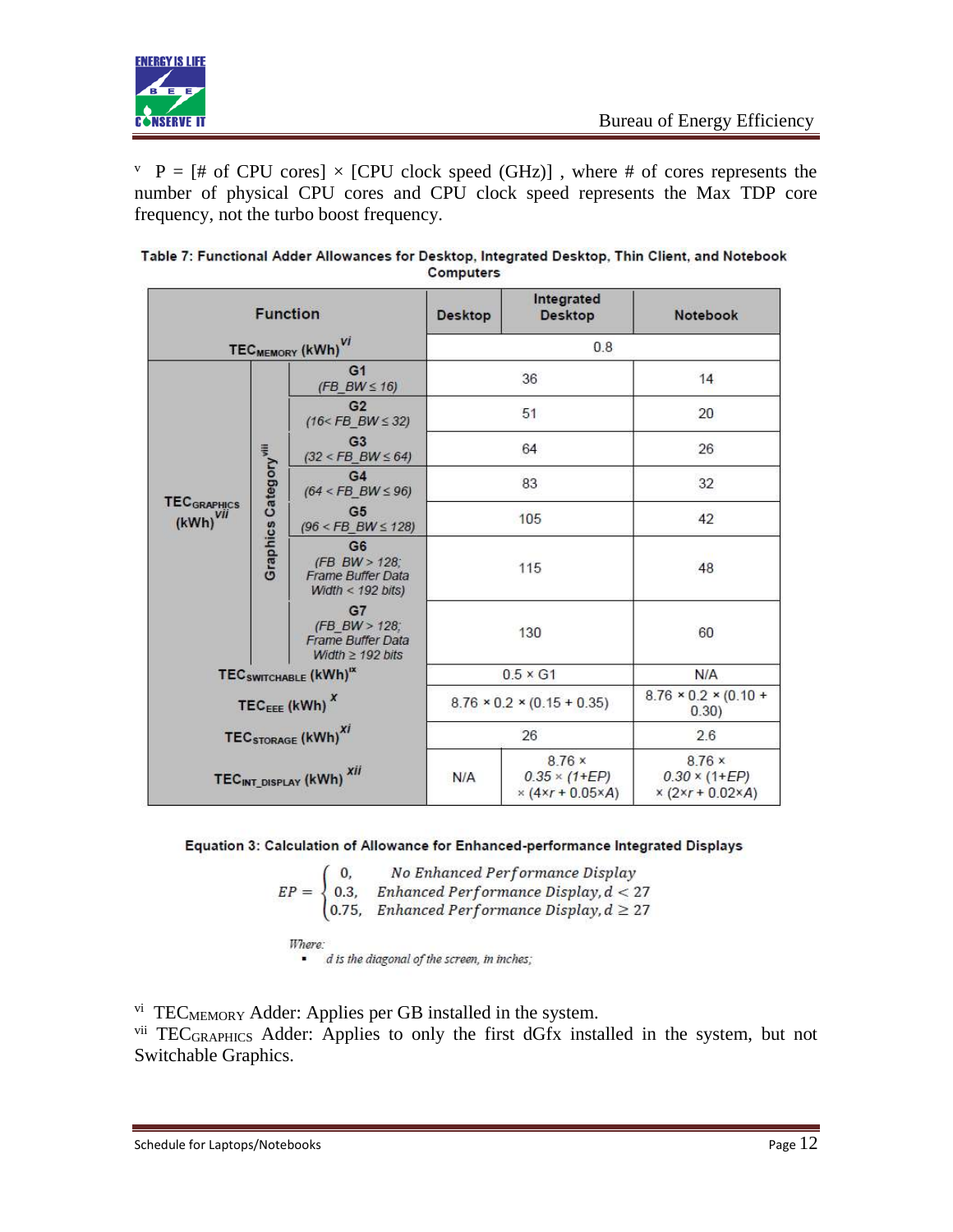

viii FB\_BW: Is the display frame buffer bandwidth in gigabytes per second (GB/s). This is a manufacturer declared parameter and should be calculated as follows:

(Data Rate [Mhz]  $\times$  Frame Buffer Data Width [bits]) / ( $8 \times 1000$ )

 $\frac{1}{10}$  ix TEC<sub>SWITCHABLE</sub> Incentive: Applies to automated switching that is enabled by default in Desktops and Integrated Desktops.

 $X$  TEC<sub>EEE</sub>: Applies per IEEE 802.3az-compliant (Energy Efficient Ethernet) Gigabit Ethernet port.

<sup>xi</sup> TEC<sub>STORAGE</sub> Adder: Applies once if system has more than one Additional Internal Storage element.

 $xii$  TEC<sub>INT</sub> DISPLAY Adder: EP is the Enhanced Performance Display allowance calculated per Equation 3; r is the Screen resolution in megapixels; and A is viewable screen area in square inches.

## **8. TESTING GUIDELINES:**

**8.1 Test Methods:** When testing Computer products, the test methods as specified in Energy Star Test method for computers (Rev.August – 2014) shall be used to determine the endorsement star label qualification.

### **8.2 Number of Units Required for Testing**

8.2.1 Representative Models shall be selected for testing per the following requirements:

- I. For qualification of an individual product configuration, the unique configuration that is intended to be marketed and labeled as ENERGY STAR is considered the Representative Model.
- II. For qualification of a Product Family of all product types, with the exception of Workstations, product configurations that represent the worstcase power consumption for each product category within the family are considered Representative Models. When submitting Product Families, manufacturers continue to be held accountable for any efficiency claims made about their products, including those not tested or for which data were not reported.
- **III.** For systems that meet the definition for multiple categories (as defined in Section 1.B) depending on the specific configuration, manufacturers will have to submit the highest power configuration for each category under which they would like the system to be ENERGY STAR certified. For example, a system that could be configured as either a Category 0 or 1 Desktop, as defined in Table 6 would require submittal of the highest power configuration for both categories in order to be ENERGY STAR certified.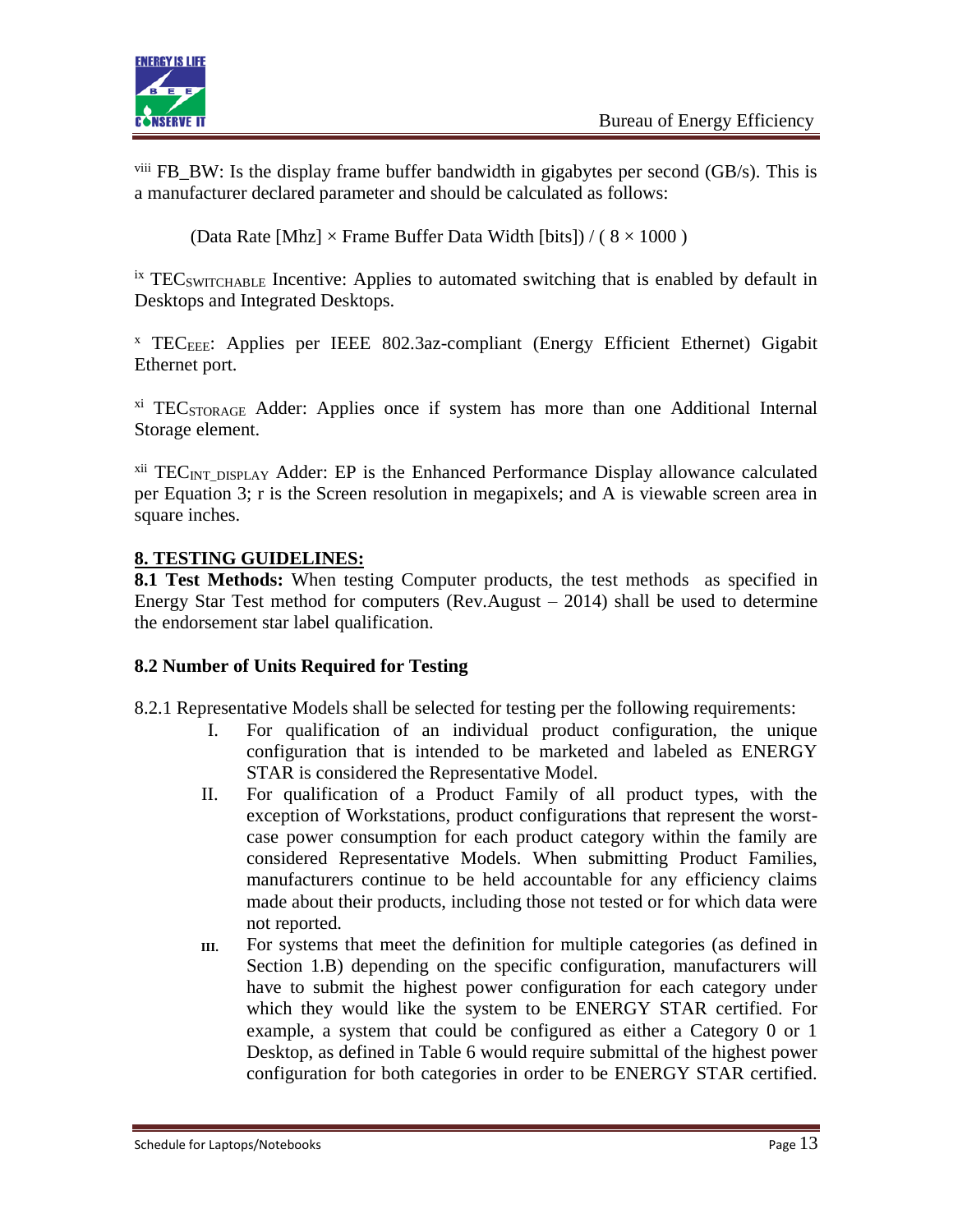

If a product could be configured to meet all categories, it would then have to submit data for the highest power configuration in all categories.

**IV.** For qualification of a Product Family of Workstations under the Workstation or Desktop product type, the product configuration that represents the worst-case power consumption with a single GPU within the family is considered the Representative Model. **Note:** Workstations that meet ENERGY STAR requirements with a single graphics device may also have a configuration with more than one graphics device be ENERGY STAR certified, provided the additional hardware

configuration is identical with the exception of the additional graphics device(s). The use of multiple graphics includes, but is not limited to, driving multiple displays and ganging for high performance, multi-GPU configurations (e.g. ATI Crossfire, NVIDIA SLI). In such cases, and until such time as SPECviewperf<sup>®</sup> supports multiple graphics threads, manufacturers may submit the test data for the workstation with the single graphics device for both configurations without retesting the system.

8.2.2 A single unit of each Representative Model shall be selected for testing.

8.2.3 All units/configurations for which a Partner is seeking ENERGY STAR qualification, must meet the ENERGY STAR requirements. However, if a Partner wishes to certify configurations of a model for which non-ENERGY STAR certified alternative configurations exist, the Partner must assign the certified configurations an identifier in the model name/number that is unique to ENERGY STAR certified configurations. This identifier must be used consistently in association with the certified configurations in marketing/sales materials and on the ENERGY STAR list of certified products (e.g. model A1234 for baseline configurations and A1234-ES for ENERGY STAR certified configurations).

**Note:** There may be cases—as described in the paragraph above—where not all units/configurations will meet ENERGY STAR requirements. If so, the worst-case configuration for test will be the worst-case certified configuration, and not one of the presumably even higher-energy consuming non-certified configurations.

### **8.3 International Market Qualification**

Products shall be tested for qualification at the relevant input voltage/frequency combination for each market in which they will be sold and promoted as Star Label.

### **8.4 Customer Software and Management Service Pre-Provisioning**

If a manufacturing Partner is hired by a customer to load a custom image on Star Label certified computer, the Partner shall take the following steps:

I. Inform the customer that their product may not meet Star Label with the custom image. A sample notification letter is available on the Star Label Web site.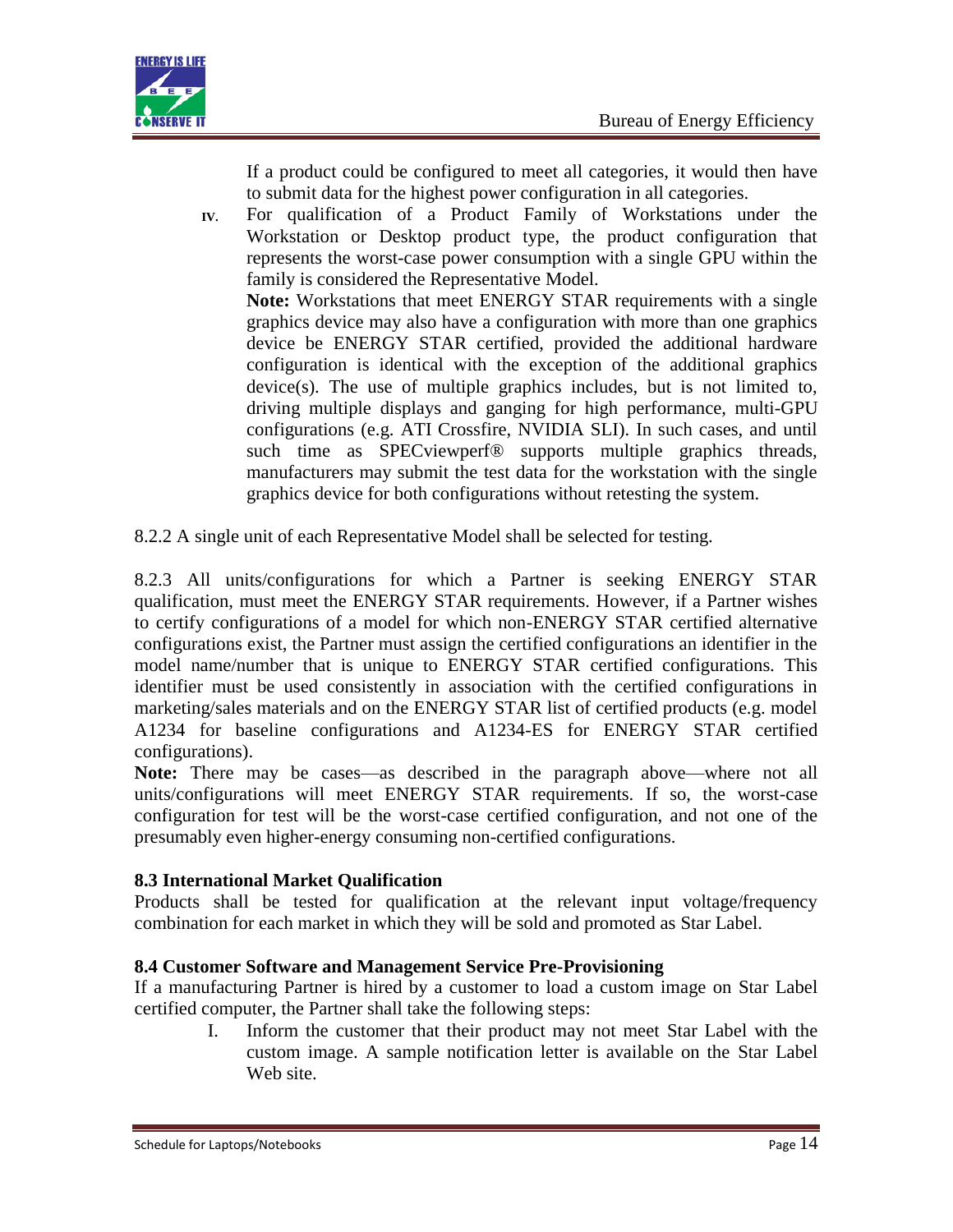

- II. Encourage the customer to test the product for Star Label compliance.
- III. Encourage the customer, should the product no longer meet Star Label, to make use of EPA's free technical assistance that can assist with Power Management performance, which can be found at [www.energystar.gov/fedofficeenergy.](http://www.energystar.gov/fedofficeenergy)

**9. USER INTERFACE:** Manufacturers are encouraged to design products in accordance with the user interface standard IEEE 1621: Standard for User Interface Elements in Power Control of Electronic Devices Employed in Office/Consumer Environments. For details, see [http://eetd.LBL.gov/Controls.](http://eetd.lbl.gov/Controls)

**10. TOLERANCE LIMITS:** There is **no negative tolerance in the energy consumption criteria** for obtaining the BEE endorsement label. All tested products must meet the minimum threshold including manufacturing tolerance and other variations.

**11. MANNER OF DISPLAY:** All the manufacturers are required to affix the label both on carton and on products (in software or affixed on the machine).



# **12. FEES**

- 1. Application fee payable on application for assignment of the authority to affix label is INR 2000/- (Rupees Two thousand only)
- 2. Application fee payable on application for renewal of authority to affix labels is INR 500/- (Rupees Five hundred only).
- 3. Labelling fee for affixation of label on each piece of laptop/notebook computer is INR 10/- (Rupees Ten only)-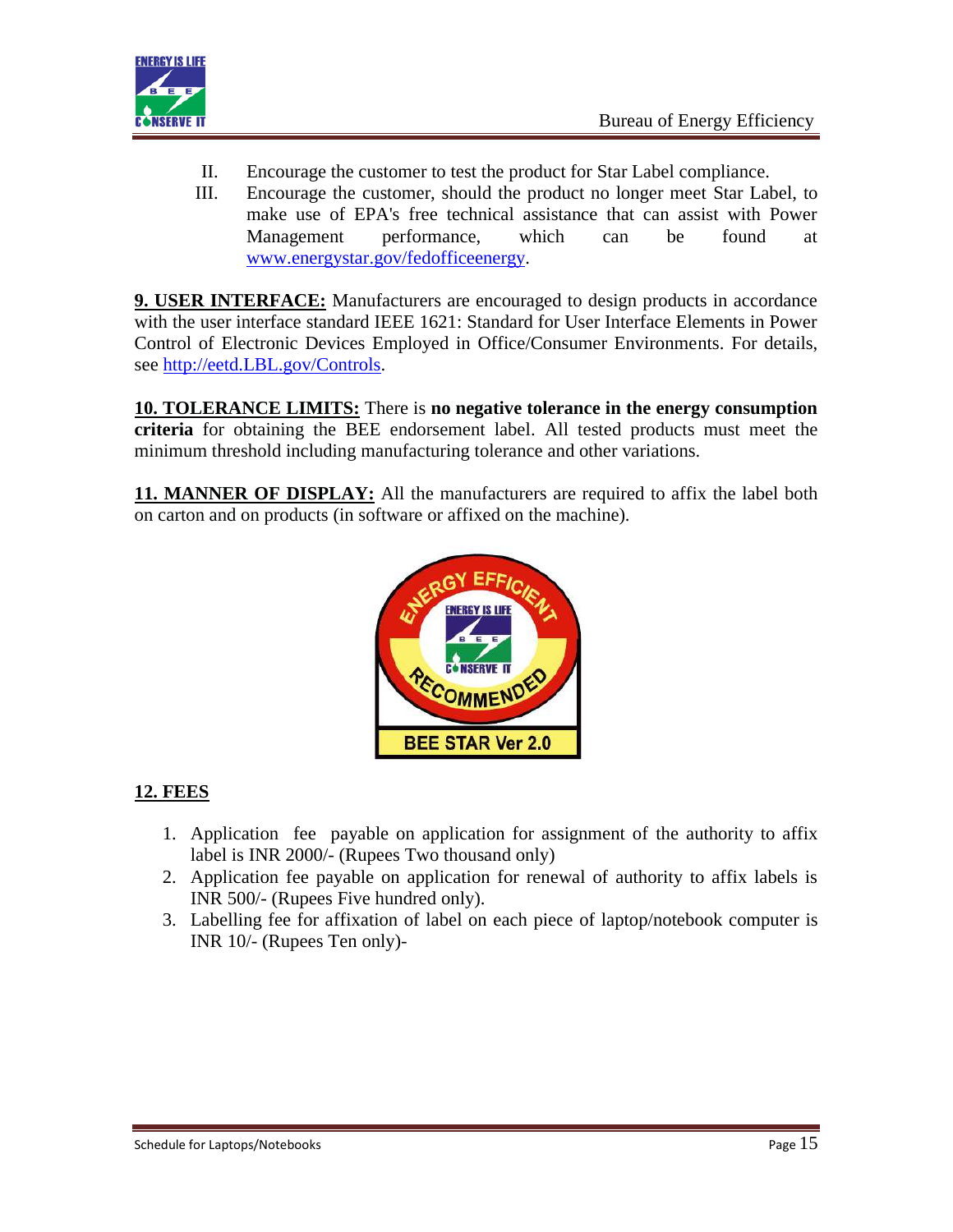

## **13. FUTURE SPECIFICATION REVISIONS**

BEE reserves the right to revise the specification should technological and/or market changes affect its usefulness to consumers or industry or its impact on the environment. In keeping with current policy, revisions to the specification will be discussed with stakeholders. In the event of a specification revision, please note that BEE qualification is not automatically granted for the life of a product model. To qualify as Star labeled product, a product model must meet the BEE's specification in effect on the model's date of manufacture.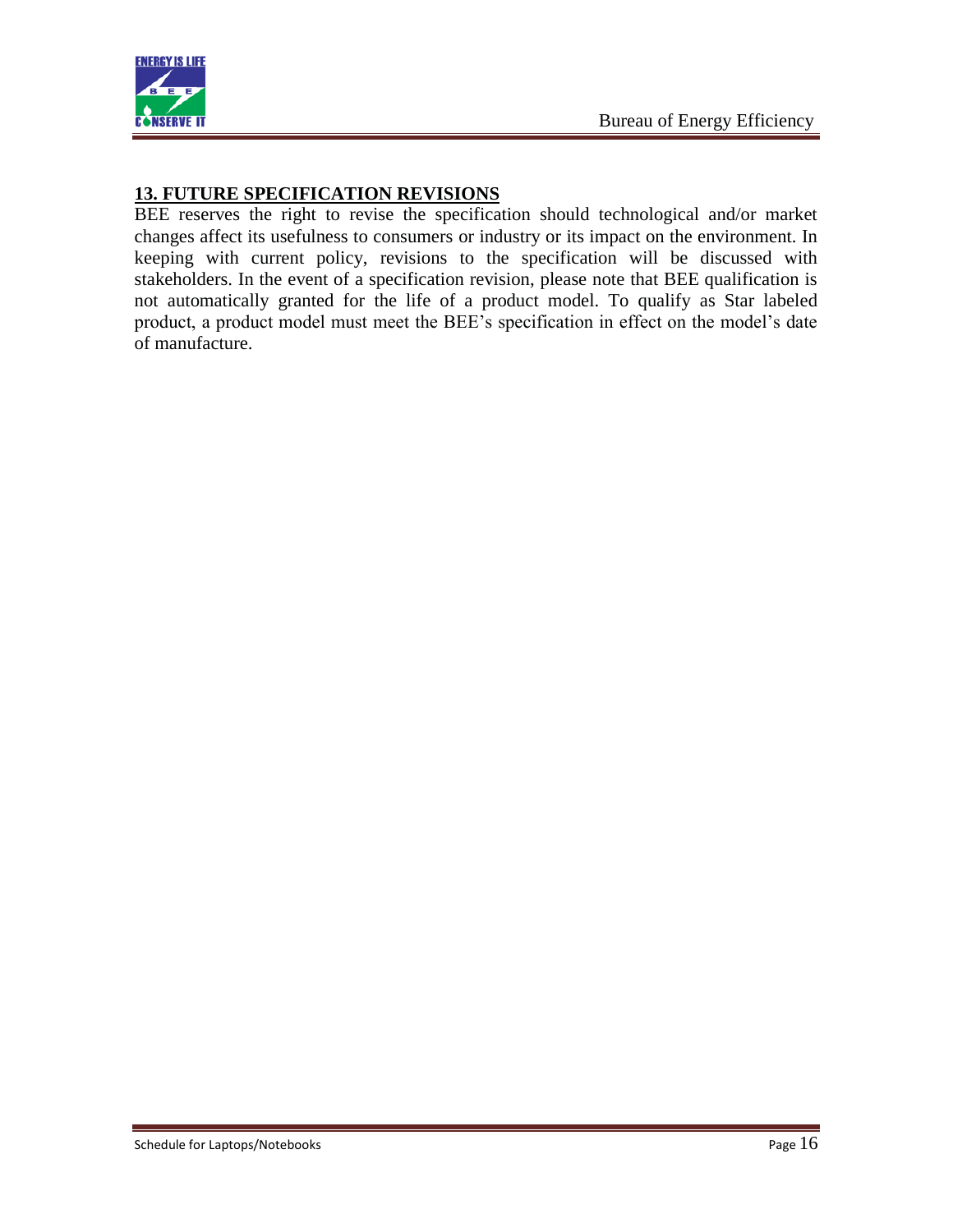

## **ANNEXURE**

# **Format for reporting the test results**

**Test Report No: Date:**

## **A.Product Details:**

- **(i) Manufacturer/Brand:**
- **(ii) Type (Laptop/Notebook) :**
- **(iii) Model Name:**
- **(iv) Model Number:**
- **(v) Product Configuration:**

| Processor<br>Make and<br>Common<br><b>Model Name</b> | Processor<br>Number of<br><b>CPU</b> Cores | <b>Total System</b><br>Memory<br>(GB) | Frame<br><b>Buffer</b><br>Width | No.of<br>storage<br>Devices. | Type of<br>Power<br>Supply |
|------------------------------------------------------|--------------------------------------------|---------------------------------------|---------------------------------|------------------------------|----------------------------|
|                                                      |                                            |                                       |                                 |                              |                            |

## **(vi) Rated Typical Energy Consumption (E-TECMAX):**

**B. Test Summary:**

- **(i) Manufacturer/ Laboratory Name & Address:**
- **(ii) Date of receipt of sample:**
- **(iii) Name of Testing personnel:**
- **(iv) Testing Standards:**

| S.No. | <b>Tests</b> | <b>Relevant Standards</b> |
|-------|--------------|---------------------------|
|       |              |                           |
|       |              |                           |

**(v) Typical Energy Consumption**

**(Copy of report for all the tests conducted for laptops & adopters to be submitted)**

### **C. Observations:**

**Mode: Conventional/Base Capability/Remote Wake/Service Discovery/Full capability**

Schedule for Laptops/Notebooks **Page 17**